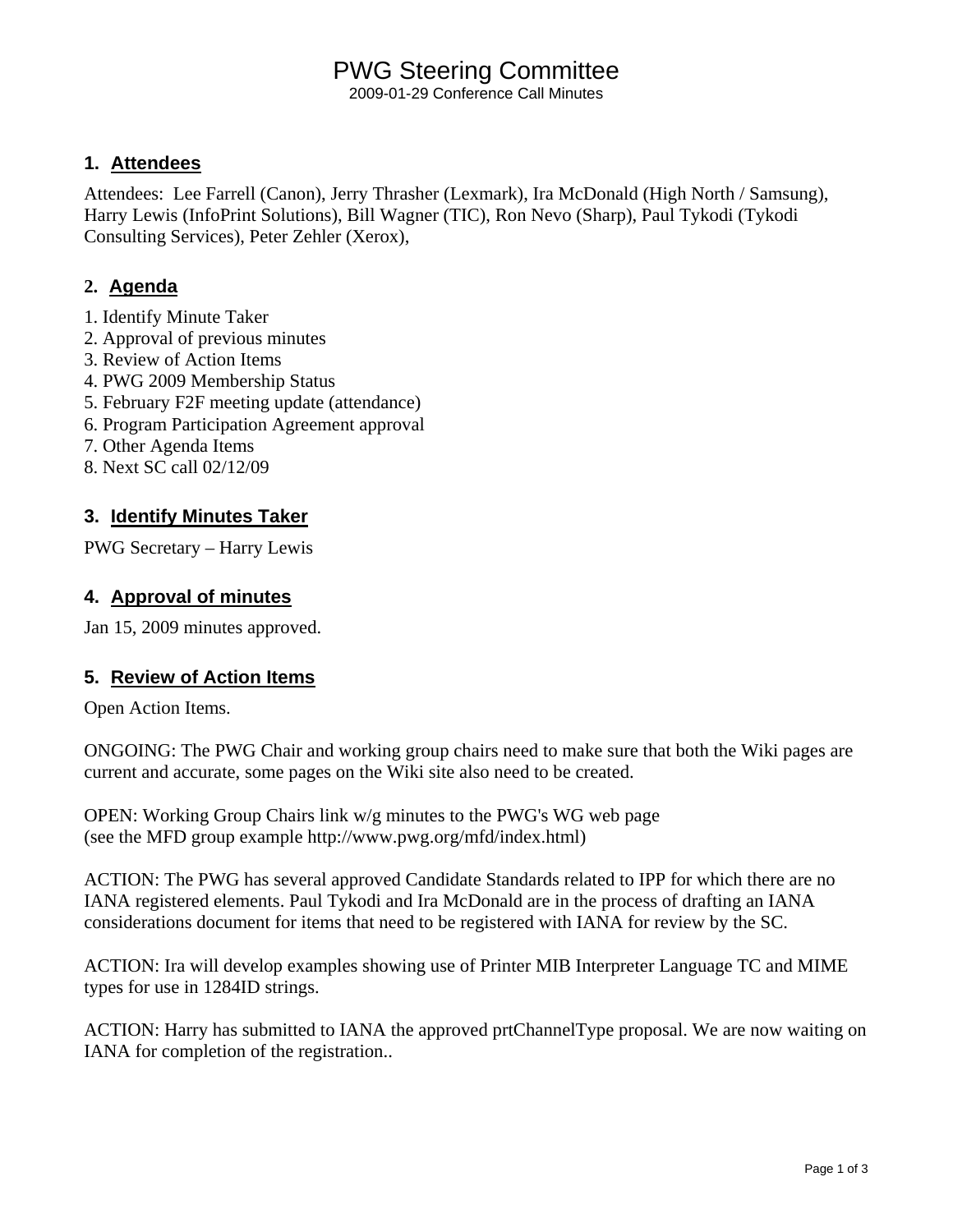# PWG Steering Committee

2009-01-29 Conference Call Minutes

ACTION: Jerry will use PWG funds to order additional disk drives for the PWG server but this is pending a evaluation by Lexmark of potentially more extensive upgrades needed to bring the server configuration into compliance with evolving Lexmark security requirements.

ACTION – Rick Landau to make appropriate Website and Wiki changes that will indicate the PDMM w/g has gone to inactive status.

ACTION: Jerry to query PWG members who have not made any responded to membership renewal.

ACTION: Jerry to add agenda topic for next SC call related to identifying who the PWG should attempt to recruit from the industry as new members.

ACTION: Bill Wagner to update web pages to reflect changes in WIMS charter

#### **6. 2009 PWG Membership Status**

Still only 8 new signed membership agreements received so far. Several members indicate that membership is "in process" internally.

New Action – Jerry to query individual companies who have not made any response.

New Action – Jerry add agenda topic for next SC call. Who should we attempt to recruit as new members from the industry?

#### **7. Feb F2F agenda review**

Agenda posted http://pwg.org/chair/meeting-info/February\_2009\_Hawaii.html

Many members have been faced with denied travel requests. Jerry was able to negotiate a reduction in the hotel daily room commitment which has been lowered from 15 to 11. Only 8 have registered. It was noted that while PWG is responsible for the hotel obligation, the P2600 is part of the attendance makeup which could potentially present the PWG with an accounting challenge.

#### **8. Remaining 2009 F2F logistics**

Economic conditions being what they are, resulting in travel restrictions, we will begin to investigate use of remote (eg. WebEx) for some of our scheduled f2f meetings. April meeting may move out 1 week to adjust for the Linux open printing summit. This would make it the week of April 20 and has the additional advantage of potentially aligning with P2600.

#### **9. WIMS Charter final sign-off**

SC approves Charter revision for WIMS to Work Group for Imaging Management Solutions. Web and WIKI needs to be updated. WIMS to include "Projects" such as CIM, Printer MIB etc.

New Action – Bill Wagner to update web pages